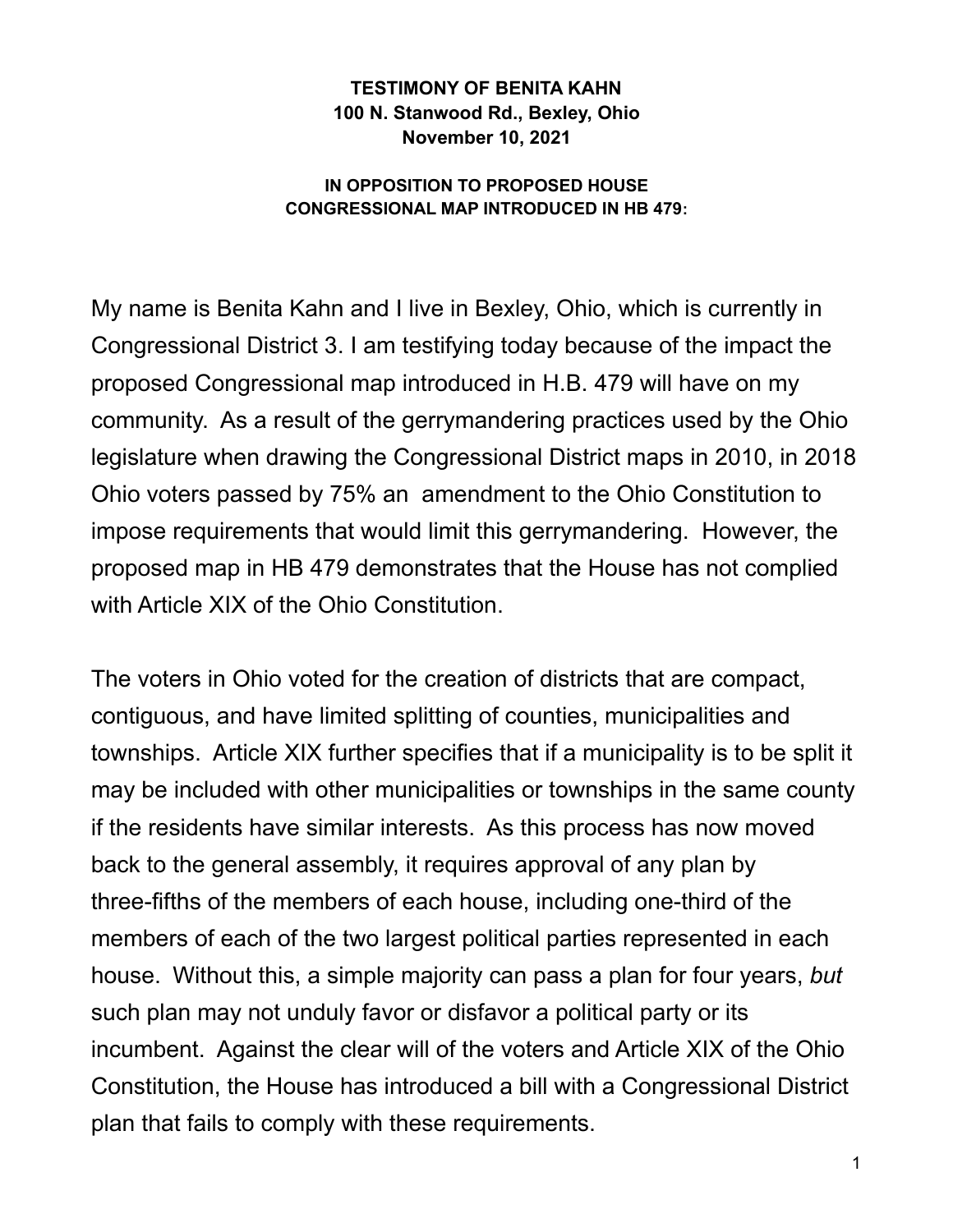On a statewide basis, the gerrymandered districts are skewed heavily in one political direction, with 13 of the proposed districts favoring Republican candidates and 2 favoring Democratic candidates. This will result in many Ohioans, including myself, having our voting power limited and our voices lost at the U.S. House of Representatives. This proposed 13/2 Congressional District split is an 87% Republican/13% Democrat representation for Ohio. There has never been a result in presidential elections over the last 60 years that is even close to an 87/13% split. Based on the last decade, a fair map would include 8 Republican and 7 Democratic congressional seats.

The impact on my voting rights of the proposed Congressional District for Bexley is also clear. Bexley is 4 miles from downtown Columbus and very much a part of the Columbus community. Bexley is located in Franklin County, which is the community of interest for Bexley. Franklin County is made up primarily of urban and suburban communities, all having similar interests with Columbus. Those suburban communities having common interests and concerns with Bexley, include New Albany, Westerville, Dublin and Hilliard, each of which are 13-22 miles from Bexley. Yet, as proposed in the H.B. 479 plan, Bexley and these communities would be in three different Congressional Districts.

Rather than being included with these similar communities, Dublin and Hilliard, which are on the west side of Franklin County, are cracked out into proposed District 15 with 2 very rural counties located east of Franklin County. Dublin and Hilliard are over 40 miles from the largest cities in these two counties. Similarly, Westerville and New Albany are cracked out of Franklin County and placed in proposed District 4 along with 10 rural counties located north and west of Franklin County. District 4 would